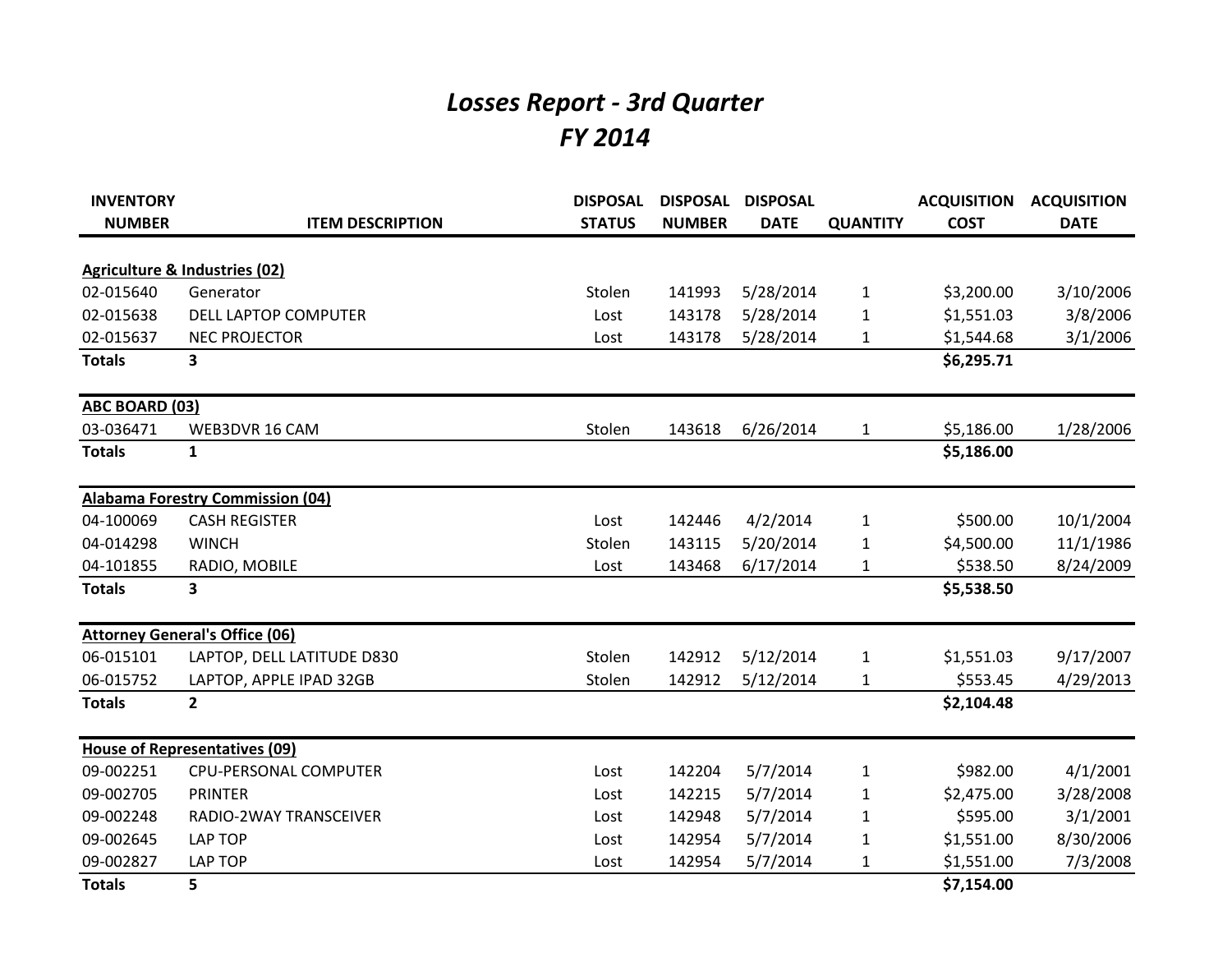| <b>INVENTORY</b> |                                        | <b>DISPOSAL</b> | <b>DISPOSAL</b> | <b>DISPOSAL</b> |                 | <b>ACQUISITION</b> | <b>ACQUISITION</b> |
|------------------|----------------------------------------|-----------------|-----------------|-----------------|-----------------|--------------------|--------------------|
| <b>NUMBER</b>    | <b>ITEM DESCRIPTION</b>                | <b>STATUS</b>   | <b>NUMBER</b>   | <b>DATE</b>     | <b>QUANTITY</b> | <b>COST</b>        | <b>DATE</b>        |
|                  |                                        |                 |                 |                 |                 |                    |                    |
|                  | <b>Department of Conservation (11)</b> |                 |                 |                 |                 |                    |                    |
| 11-093188        | RADIO, DIGITAL, MOTOROLA R765          | Lost            | 142447          | 4/4/2014        | $\mathbf{1}$    | \$850.00           | 1/12/2011          |
| <b>Totals</b>    | 1                                      |                 |                 |                 |                 | \$850.00           |                    |
|                  | <b>DEPARTMENT OF CORRECTIONS (12)</b>  |                 |                 |                 |                 |                    |                    |
| 12-102363        | <b>COMPUTER I PAD</b>                  | Stolen          | 143199          | 5/30/2014       | $\mathbf 1$     | \$400.00           | 10/16/2013         |
| 12-070539        | RADIO PORTABLE                         | Lost            | 143200          | 5/30/2014       | 1               | \$405.00           | 7/11/2002          |
| 12-071408        | <b>RADIO PORTABLE</b>                  | Lost            | 143200          | 5/30/2014       | $\mathbf{1}$    | \$481.25           | 8/22/2005          |
| 12-071409        | <b>RADIO PORTABLE</b>                  | Lost            | 143200          | 5/30/2014       | $\mathbf{1}$    | \$481.25           | 8/22/2005          |
| 12-067377        | <b>CAMERA DIGITAL</b>                  | Lost            | 143200          | 5/30/2014       | 1               | \$185.00           | 3/9/2007           |
| 12-073681        | RADIO PORTABLE                         | Lost            | 143771          | 6/30/2014       | 1               | \$420.00           | 4/17/2013          |
| <b>Totals</b>    | 6                                      |                 |                 |                 |                 | \$2,372.50         |                    |
|                  |                                        |                 |                 |                 |                 |                    |                    |
|                  | <b>Department of Education (15)</b>    |                 |                 |                 |                 |                    |                    |
| 15-049034        | Modem.9600 DIAL V.32.AT&T              | Lost            | 142817          | 5/19/2014       | 1               | \$220.00           | 7/1/1994           |
| 15-053251        | Chair.Management.Indiana               | Lost            | 142817          | 5/19/2014       | $\mathbf{1}$    | \$500.74           | 9/12/2005          |
| 15-907663        | iPad2.A1395.Apple                      | Lost            | 142836          | 5/1/2014        | 1               | \$499.00           | 6/15/2011          |
| 15-056737        | Chair.Pneumatic.Arms.Steelcase         | Lost            | 142837          | 5/1/2014        | $\mathbf{1}$    | \$751.68           | 1/14/2003          |
| 15-908426        | iPad.A1458.Apple                       | Lost            | 142837          | 5/1/2014        | 1               | \$499.00           | 11/5/2012          |
| 15-055036        | Palm Pilot.PDA.Visor.HandSpring        | Lost            | 142838          | 5/1/2014        | $\mathbf{1}$    | \$175.00           | 2/15/2002          |
| 15-056985        | CPU.Laptop.Latitude D820.Dell          | Lost            | 142838          | 5/1/2014        | $\mathbf{1}$    | \$1,551.03         | 8/7/2006           |
| 15-057318        | CPU.Laptop.Latitude D820.Dell          | Lost            | 142838          | 5/1/2014        | $\mathbf{1}$    | \$1,551.03         | 7/2/2007           |
| 15-055353        | Printer.Computer.2200D.HP              | Lost            | 143165          | 6/3/2014        | 1               | \$693.09           | 5/16/2002          |
| 15-056451        | Printer.Computer.2430DTN.HP            | Lost            | 143165          | 6/3/2014        | 1               | \$942.82           | 2/10/2006          |
| 15-058097        | CPU.Laptop.Lati E6400.Dell             | Lost            | 143165          | 6/3/2014        | 1               | \$1,512.00         | 8/12/2009          |
| 15-058563        | CPU.Laptop.Lati2120.Dell               | Lost            | 143165          | 6/3/2014        | 1               | \$590.20           | 4/15/2011          |
| <b>Totals</b>    | 12                                     |                 |                 |                 |                 | \$9,485.59         |                    |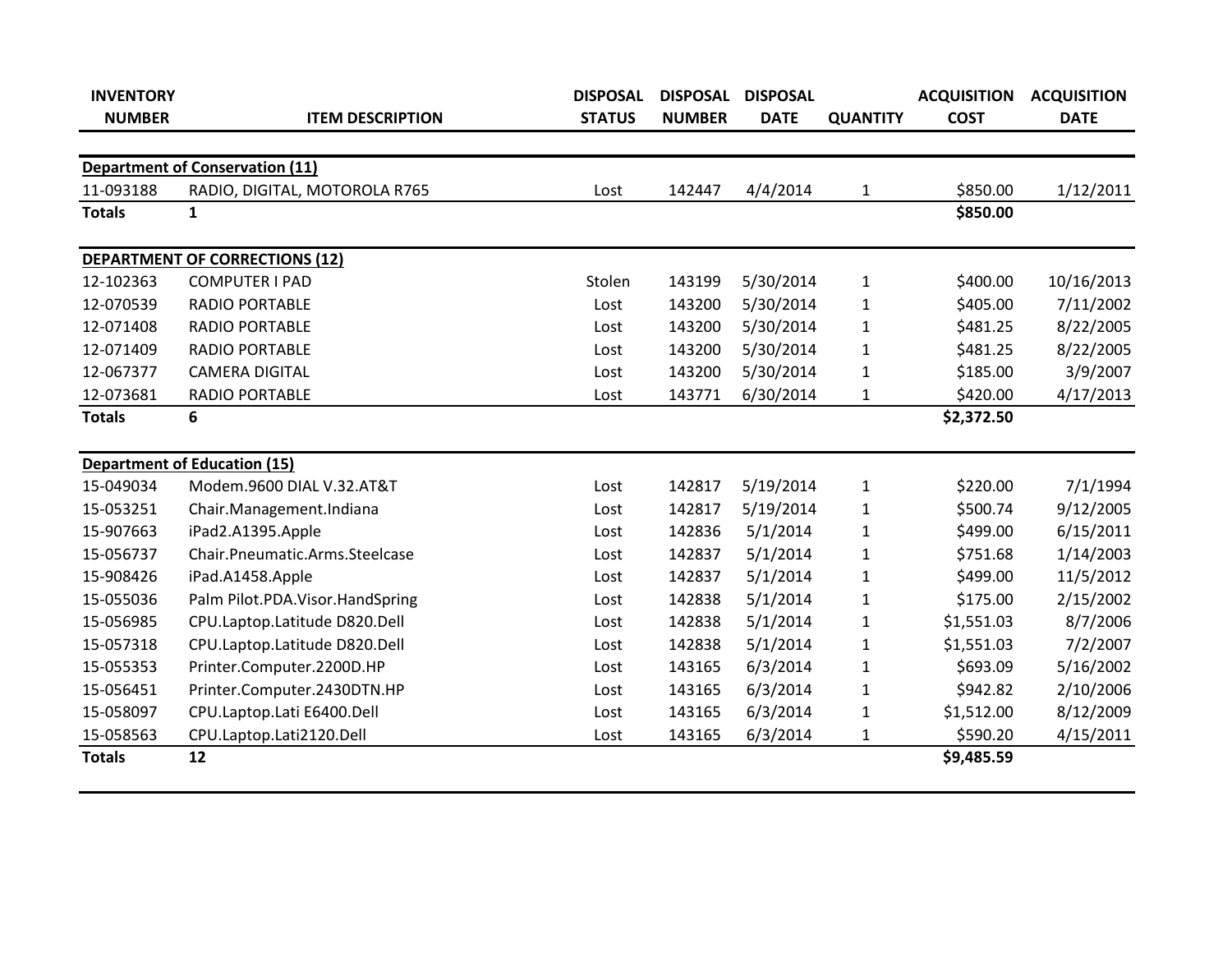| <b>INVENTORY</b>              |                                                 | <b>DISPOSAL</b> | <b>DISPOSAL</b> | <b>DISPOSAL</b> |                 | <b>ACQUISITION</b> | <b>ACQUISITION</b> |
|-------------------------------|-------------------------------------------------|-----------------|-----------------|-----------------|-----------------|--------------------|--------------------|
| <b>NUMBER</b>                 | <b>ITEM DESCRIPTION</b>                         | <b>STATUS</b>   | <b>NUMBER</b>   | <b>DATE</b>     | <b>QUANTITY</b> | <b>COST</b>        | <b>DATE</b>        |
|                               | <b>Examiners of Public Accounts (18)</b>        |                 |                 |                 |                 |                    |                    |
| 18-001470                     | <b>CALCULATOR</b>                               | Lost            | 141989          | 4/4/2014        | $\mathbf{1}$    | \$276.75           | 2/15/1986          |
| 18-001475                     | <b>CALCULATOR</b>                               | Lost            | 141989          | 4/4/2014        | $\mathbf{1}$    | \$276.75           | 2/15/1986          |
| 18-001441                     | <b>CALCULATOR</b>                               | Lost            | 141989          | 4/4/2014        | $\mathbf{1}$    | \$276.75           | 12/15/1985         |
| <b>Totals</b>                 | 3                                               |                 |                 |                 |                 | \$830.25           |                    |
|                               | <b>Department of Public Health (23)</b>         |                 |                 |                 |                 |                    |                    |
| 23-084684                     | LDX Analyzer                                    | Destroyed       | 142448          | 4/11/2014       | $\mathbf{1}$    | \$1,478.00         | 11/21/2008         |
| 23-087581                     | Laptop                                          | Stolen          | 142983          | 5/19/2014       | $\mathbf{1}$    | \$933.00           | 9/8/2010           |
| <b>Totals</b>                 | $\mathbf{2}$                                    |                 |                 |                 |                 | \$2,411.00         |                    |
|                               | <b>DEPARTMENT OF LABOR (25)</b>                 |                 |                 |                 |                 |                    |                    |
| 25-060981                     | LAPTOP ELITEBOOK REVOLVE 810                    | Stolen          | 142316          | 4/2/2014        | $\mathbf{1}$    | \$1,354.00         | 12/20/2013         |
| <b>Totals</b>                 | $\mathbf{1}$                                    |                 |                 |                 |                 | \$1,354.00         |                    |
| <b>Armory Commission (29)</b> |                                                 |                 |                 |                 |                 |                    |                    |
| 29-017135                     | Truck 1/2 T STD Cab SWB                         | Destroyed       | 142141          | 4/16/2014       | 1               | \$12,848.00        | 12/17/2008         |
| <b>Totals</b>                 | $\mathbf{1}$                                    |                 |                 |                 |                 | \$12,848.00        |                    |
|                               | <b>Board of Pardons and Paroles (31)</b>        |                 |                 |                 |                 |                    |                    |
| 31-009093                     | LAPTOP, GATEWAY M275E TABLET                    | Lost            | 143150          | 5/30/2014       | $\mathbf{1}$    | \$1,797.98         | 6/16/2004          |
| 31-010234                     | 2001 Ford Crown Vic                             | Stolen          | 143186          | 5/29/2014       | $\mathbf{1}$    | \$9,300.00         | 11/7/2005          |
| <b>Totals</b>                 | $\overline{2}$                                  |                 |                 |                 |                 | \$11,097.98        |                    |
|                               | <b>Alabama Department of Public Safety (35)</b> |                 |                 |                 |                 |                    |                    |
| 35-060412                     | NIGHT VISION SCOPE GEN III                      | Destroyed       | 142304          | 4/17/2014       | $\mathbf{1}$    | \$2,995.00         | 1/31/2005          |
| 35-042876                     | <b>RADIO MOBILE GE ORION</b>                    | Destroyed       | 142617          | 4/23/2014       | $\mathbf{1}$    | \$2,529.34         | 12/30/1996         |
| 35-049128                     | REPEATER VEH MOBILE 800MHZ                      | Destroyed       | 142617          | 4/23/2014       | $\mathbf{1}$    | \$2,320.00         | 9/14/1999          |
| 35-061245                     | CAMERA DIGITAL IN-CAR SYSTEM                    | Destroyed       | 142617          | 4/23/2014       | $\mathbf{1}$    | \$4,995.00         | 9/26/2005          |
| 35-071288                     | <b>RADAR STALKER 2X</b>                         | Destroyed       | 142617          | 4/23/2014       | 1               | \$2,670.33         | 4/16/2007          |
| 35-074140                     | Port Replicator/Dock, Ledco, DS.CFX2.Z1         | Destroyed       | 142617          | 4/23/2014       | $\mathbf 1$     | \$641.00           | 3/4/2009           |
| 35-065522                     | AUTO, DODGE CHARGER POLICE 4 DR 2010            | Destroyed       | 142617          | 4/23/2014       | 1               | \$22,430.00        | 6/25/2010          |
| 35-075466                     | BLUE LIGHT, WHELEN INNER EDGE FRONT, 10         | Destroyed       | 142617          | 4/23/2014       | $\mathbf{1}$    | \$1,799.96         | 10/6/2010          |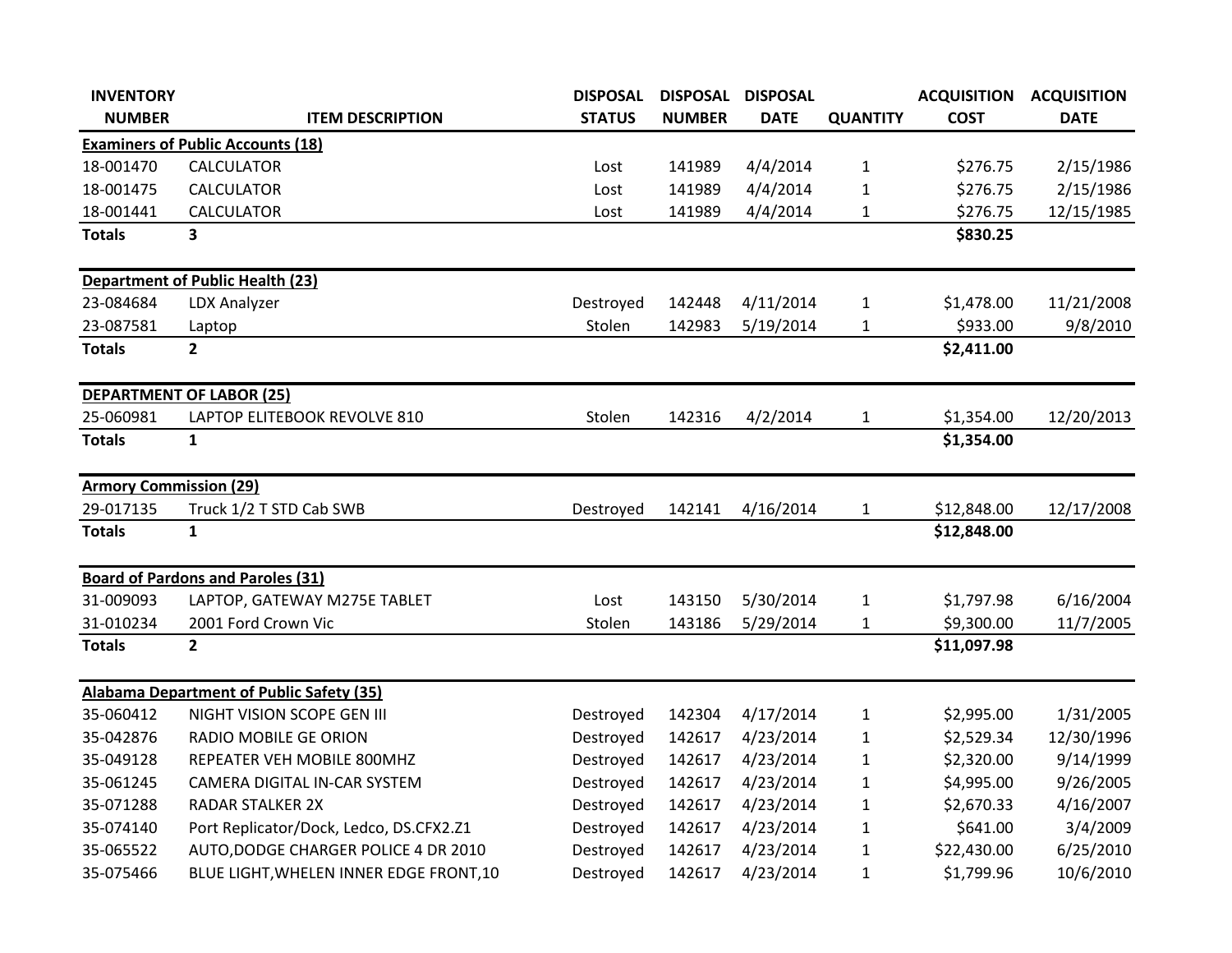| <b>INVENTORY</b>                  |                                               | <b>DISPOSAL</b> | <b>DISPOSAL</b> | <b>DISPOSAL</b> |                 | <b>ACQUISITION</b> | <b>ACQUISITION</b> |
|-----------------------------------|-----------------------------------------------|-----------------|-----------------|-----------------|-----------------|--------------------|--------------------|
| <b>NUMBER</b>                     | <b>ITEM DESCRIPTION</b>                       | <b>STATUS</b>   | <b>NUMBER</b>   | <b>DATE</b>     | <b>QUANTITY</b> | <b>COST</b>        | <b>DATE</b>        |
| 35-075493                         | BLUE LIGHT, WHELEN, INNER EDGE REAR           | Destroyed       | 142617          | 4/23/2014       | 1               | \$2,037.45         | 10/7/2010          |
| 35-077869                         | RADIATION DETECTOR, RADEYE PRD THERMO         | Destroyed       | 142617          | 4/23/2014       | 1               | \$1,940.00         | 1/27/2012          |
| 35-078617                         | BLUE LIGHT, INNER EDGE FRONT DODGE CHARGER    | Destroyed       | 143026          | 6/3/2014        | 1               | \$527.47           | 3/30/2012          |
| 35-078618                         | BLUE LIGHT, INNER EDGE REAR DODGE CHARGER     | Destroyed       | 143026          | 6/3/2014        | 1               | \$628.18           | 3/30/2012          |
| 35-079143                         | Harddrive, Portable Western My Passport 500GB | Stolen          | 143538          | 6/23/2014       | 1               | \$78.66            | 11/6/2012          |
| <b>Totals</b>                     | 13                                            |                 |                 |                 |                 | \$45,592.39        |                    |
|                                   | <b>Department of Veterans Affairs (45)</b>    |                 |                 |                 |                 |                    |                    |
| 45-001035                         | <b>Dell Computer</b>                          | Destroyed       | 142877          | 5/1/2014        | $\mathbf{1}$    | \$716.64           | 2/5/2014           |
| 45-001060                         | Dell computer                                 | Destroyed       | 142877          | 5/1/2014        | 1               | \$716.64           | 2/5/2014           |
| 45-001062                         | Dell computer                                 | Destroyed       | 142877          | 5/1/2014        | $\mathbf{1}$    | \$716.64           | 2/5/2014           |
| 45-001051                         | Dell computer                                 | Stolen          | 142911          | 5/2/2014        | 1               | \$716.64           | 2/5/2014           |
| <b>Totals</b>                     | 4                                             |                 |                 |                 |                 | \$2,866.56         |                    |
|                                   | <b>Department of Conservation-Parks (54)</b>  |                 |                 |                 |                 |                    |                    |
| 54-097407                         | <b>TRUCK FORD F150 2012</b>                   | Destroyed       | 141895          | 6/18/2014       | $\mathbf{1}$    | \$24,086.00        | 10/16/2012         |
| 54-023696                         | LOCATOR MAGNETIC MEDAL DETECTO                | Stolen          | 142168          | 4/4/2014        | $\mathbf{1}$    | \$675.00           | 4/15/1993          |
| <b>Totals</b>                     | $\overline{2}$                                |                 |                 |                 |                 | \$24,761.00        |                    |
| <b>Historical Commission (88)</b> |                                               |                 |                 |                 |                 |                    |                    |
| 88-008645                         | SURGE PROTECTOR, TVSS SP12 120                | Lost            | 140358          | 4/11/2014       | $\mathbf 1$     | \$121.00           | 8/15/1989          |
| 88-005993                         | SIMPLEX TIME RECORDER                         | Lost            | 141282          | 4/11/2014       | $\mathbf{1}$    | \$307.00           | 4/15/1988          |
| 88-04977A                         | HP JETDIRECT BOX ON PRINTER, 200M             | Lost            | 141282          | 4/11/2014       | 1               | \$198.00           | 5/30/2002          |
| 88-06536G                         | 10" MITRE SAW, DEWALT                         | Lost            | 141282          | 4/11/2014       | 1               | \$229.00           | 4/6/2001           |
| 88-06465G                         | <b>2-TIER SPRAY RACK</b>                      | Lost            | 141282          | 4/11/2014       | 1               | \$150.00           | 6/25/2001          |
| <b>Totals</b>                     | 5                                             |                 |                 |                 |                 | \$1,005.00         |                    |
| <b>Finance Motor Pool (99)</b>    |                                               |                 |                 |                 |                 |                    |                    |
| 99-002411                         | 2008 CHEVROLET IMPALA, FLEX FUEL              | Destroyed       | 143278          | 6/20/2014       | $\mathbf{1}$    | \$15,523.43        | 4/25/2008          |
| <b>Totals</b>                     | $\mathbf{1}$                                  |                 |                 |                 |                 | \$15,523.43        |                    |